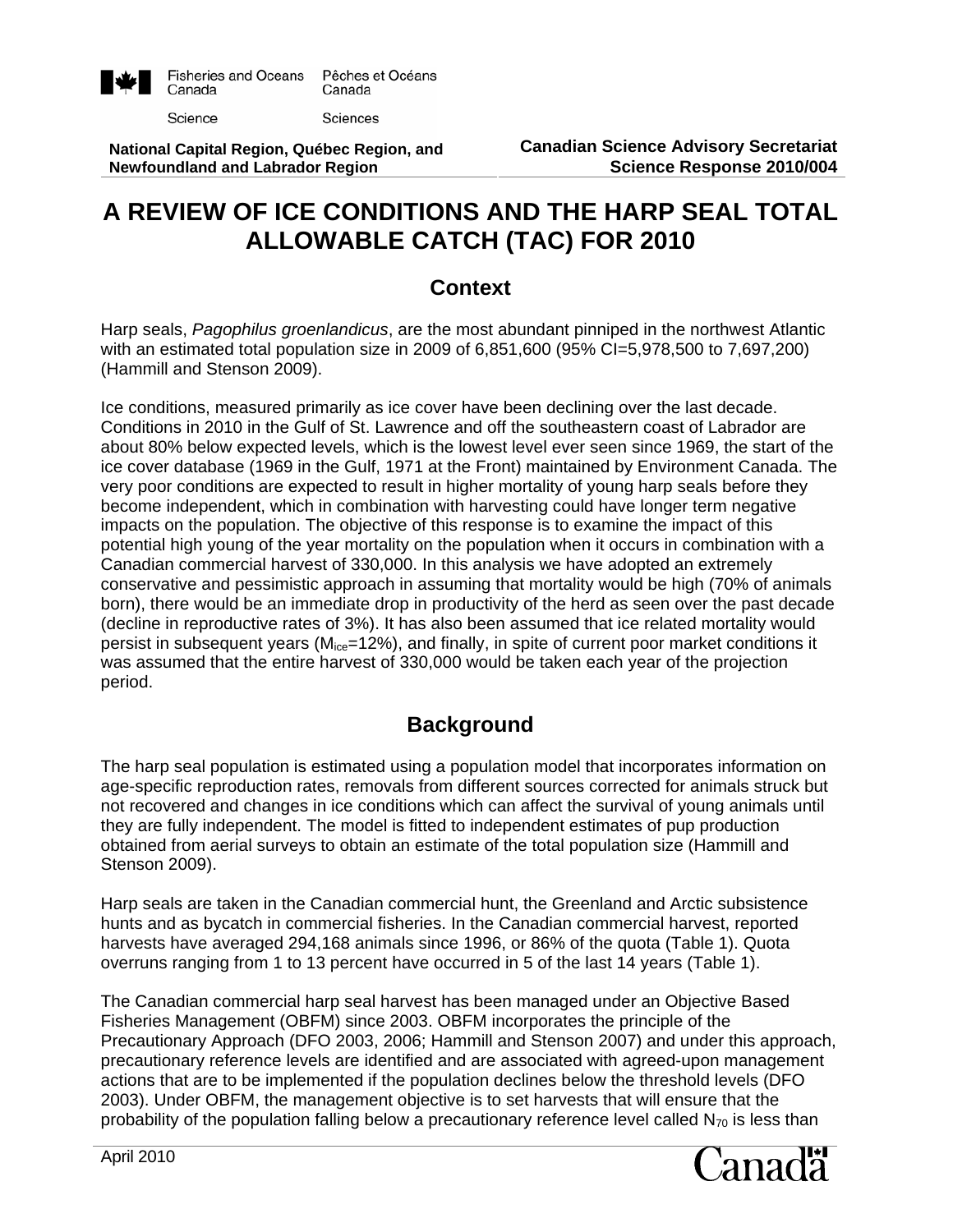20%. The line representing this probability is referred to as  $L_{20}$ . The 2006-2010 management plan set  $N_{70}$  at 4.1 million animals (DFO 2006). With the most recent assessment, the 2009 population is estimated to be 6.9 million animals (DFO 2009), which would reset  $N_{70}$  to 4.8 million animals. The limit reference level for this population, also known as a conservation reference level  $(N_{30})$ , has also been adjusted to 2.1 million animals. In evaluating the impacts of different harvest levels on the population, reported harvests by Canadian and Greenlandic hunters, losses of animals struck but not landed or reported, bycatch in fishing gear, changes in reproductive rates, and unusual mortality due to poor ice conditions are taken into account (Hammill and Stenson 2009). The current management plan ends after the 2010 harvest season (DFO 2006).

At the National Marine Mammal Peer Review meeting held in November 2009, the impact of several different harvest scenarios on the harp seal population were examined to determine whether they respected the objectives of the current management plan which ends after the 2010 hunt. These runs indicated that scenarios with a 2010 harvest of 250,000, 275,000 or 300,000 animals would respect the management plan (DFO 2009). Subsequent to this review, ice conditions in Atlantic Canada are substantially poorer than normal and Fisheries and Aquaculture Management (FAM) has requested advice to examine the impacts of an annual harvest of 330,000 over the next three years. For this advice we include potential impacts on the population assuming a projection over the next 20 years. Previous simulations have indicated, that the population can withstand very high harvests for 10 years or more, but there is also a very high probability of population collapse due to the lagged effects as the harvested cohorts mature and enter into the breeding population, usually at the age of 5-6 years of age. Once this collapse occurs, recovery cannot be expected for 15 years or more (Hammill and Stenson 2009)

Harp seals require ice for giving birth and rearing their young. Once weaned, the young also need to be able to haul-out onto the ice to rest. Without access to stable ice, neonate mortality is expected to be high (Sergeant 1991). The 2009/10 winter has been characterized by mild temperatures and high winds which has prevented the formation of stable pack ice in both the Gulf of St. Lawrence and off the southeast coast of Labrador ('Front'). Total ice cover Atlantic Canada is the lowest that has been recorded ever since the start of the Environment Canada database (Fig. 1).This is expected to lead to higher than normal mortality among the young of the year. Examination of the total extent of ice over the past 40 years indicates that there is a declining trend in accumulated ice, in both in the Gulf and the south-western Labrador Sea (Canadian Ice Service data). Therefore there is an increased likelihood of increased mortality in future years.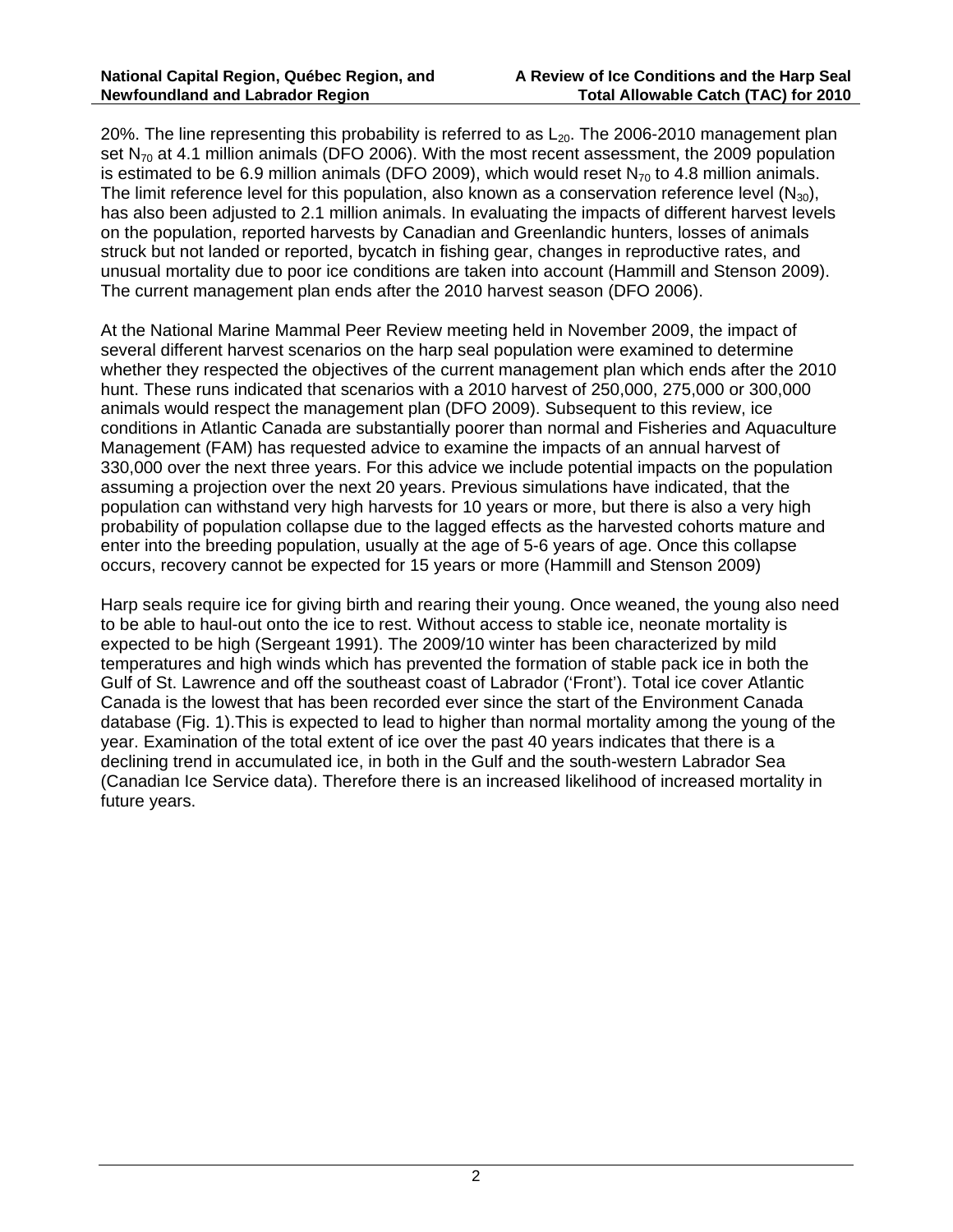





*Figure 1. Deviation in 2010 from normal ice cover of Atlantic Canada for 8 March.Red indicates that ice cover is 90% less than normal (top). Proportion of the study area (Gulf of St. Lawrence and the Front) covered by ice on 5 March, 1971-2010 (bottom). Atlantic Canada ice cover in 2010 is the lowest year in the time series.* 

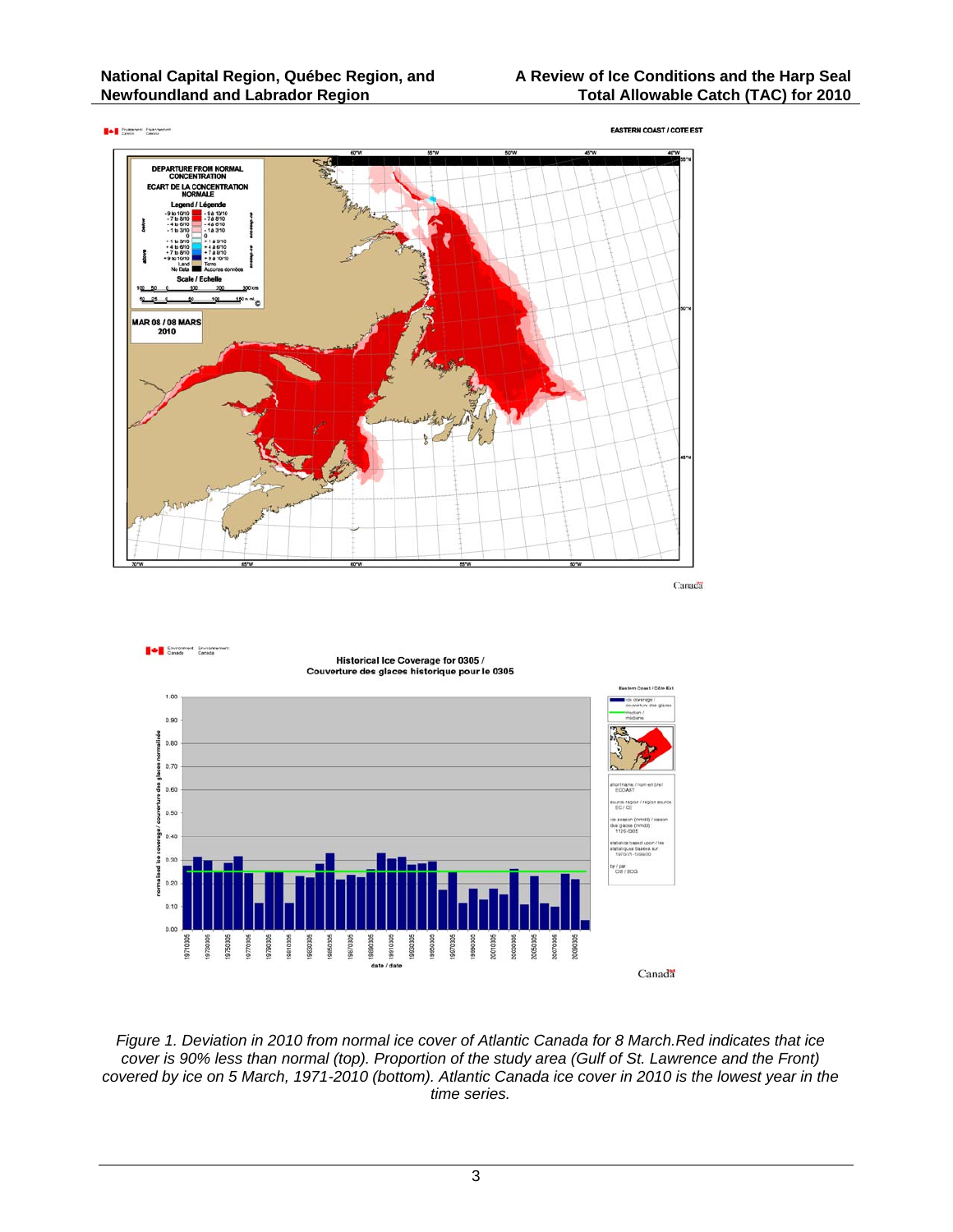#### **Analysis and responses**

The impact of a harvest of 330,000 animals on the population was examined and compared with the effects of a harvest of 330,000 animals with ice-related mortality of 70% of the pups born in 2010. In both scenarios, the full quota of 330,000 was taken in all years during the scenario period (2010-2030). This analysis incorporated some changes to the population model compared with scenarios examined at the November 2009 peer review meeting (Table 2). Changes included a 3% reduction in age-specific reproductive rates beginning in 2010. This reduction was similar to that observed among adults between 1997 and 2007 (Stenson et al 2009). Quota overruns have occurred in the past. These over-runs are one component of what is known as implementation error. Implementation error in this case, the quota over-run, results from the delay between when information is received on current catch levels, and the time taken to implement the closure of the hunt. Implementation error has been incorporated in the population model since 2003 as a multiplier applied towards the reported catch with a mean over-run of 5% in every year (range 0 to 10%). In this evaluation, implementation error was increased to an average of 10% in every year (range 0-20%). This increase encompassed the largest quota over-run, observed in 2002 of 13% (Table 1). Variability in harvests in the Arctic and from by-catch were also increased to reflect our uncertainty in these values and to encompass the range observed in the data (Stenson 2009)

The projection was run assuming that the age structure of the subsistence catch in the Canadian Arctic, bycatch in fishing gear and the age structure of the Greenland harvest remained unchanged. The age composition of the Canadian commercial catch was changed from 97% young of year (YOY) to 95% YOY to reflect a possible increase in the number of older animals harvested for meat.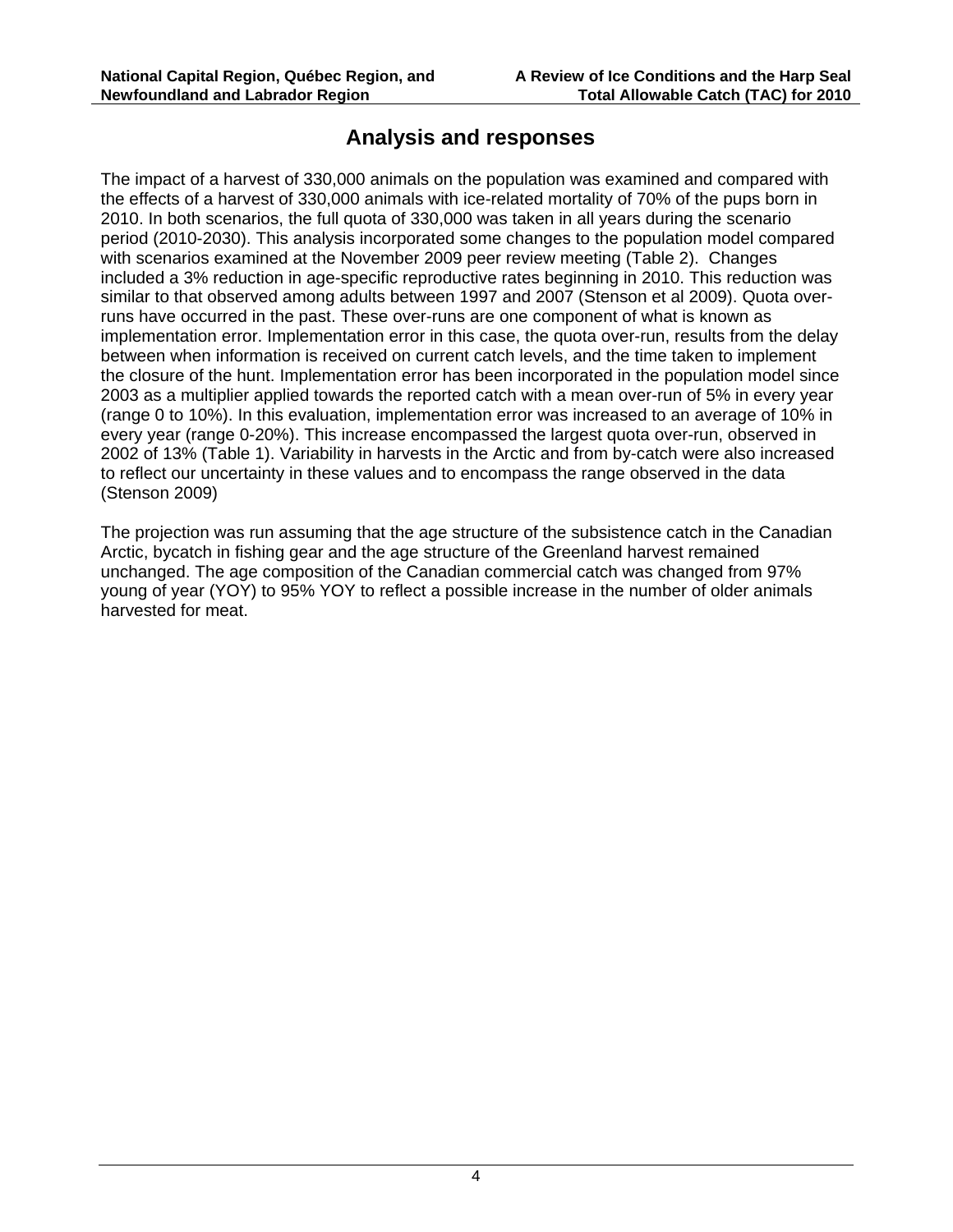*Table 1. Total Allowable Catch (TAC), reported commercial harvest, and Greenland subsistence harvest between 1996 and 2009.* 

| Year | <b>Total Allowable</b><br><b>Catch (Canada</b><br>commercial<br>hunt) | Canada     | Percent of<br><b>TAC</b> | <b>Greenland</b> |
|------|-----------------------------------------------------------------------|------------|--------------------------|------------------|
|      |                                                                       |            |                          |                  |
|      | Quota                                                                 | Catch      | $\%$                     |                  |
| 1996 | 250,000                                                               | 242,000    | 96.8                     |                  |
| 1997 | 275,000                                                               | 264,000    | 96                       |                  |
| 1998 | 275,000                                                               | 282,000    | 103                      |                  |
| 1999 | 275,000                                                               | 244,000    | 89.7                     |                  |
| 2000 | 275,000                                                               | 92,000     | 33                       |                  |
| 2001 | 275,000                                                               | 226,000    | 82                       |                  |
| 2002 | 275,000                                                               | 312,000    | 113                      |                  |
| 2003 | 325,000                                                               | 289,512    | 89                       | 66,149           |
| 2004 | 350,000                                                               | 365,971    | 104                      | 70,586           |
| 2005 | 319,517                                                               | 323,826    | 101                      | 91,696           |
| 2006 | 335,000                                                               | 354,867    | 106                      | 92,210           |
| 2007 | 270,000                                                               | 224,745    | 83                       | 81,447           |
| 2008 | 275,000                                                               | 217,850    | 79                       | N/A              |
| 2009 | 280,000                                                               | $76,195^1$ | 27                       | N/A              |
| Av.  | 307,788                                                               | 294,168    | 86                       | 80,160           |

 $1$  Catch data for 2009 were revised since the National Marine Mammal Peer Review meeting held in Halifax, November, 2009 based upon new data from DFO, Statistics Branch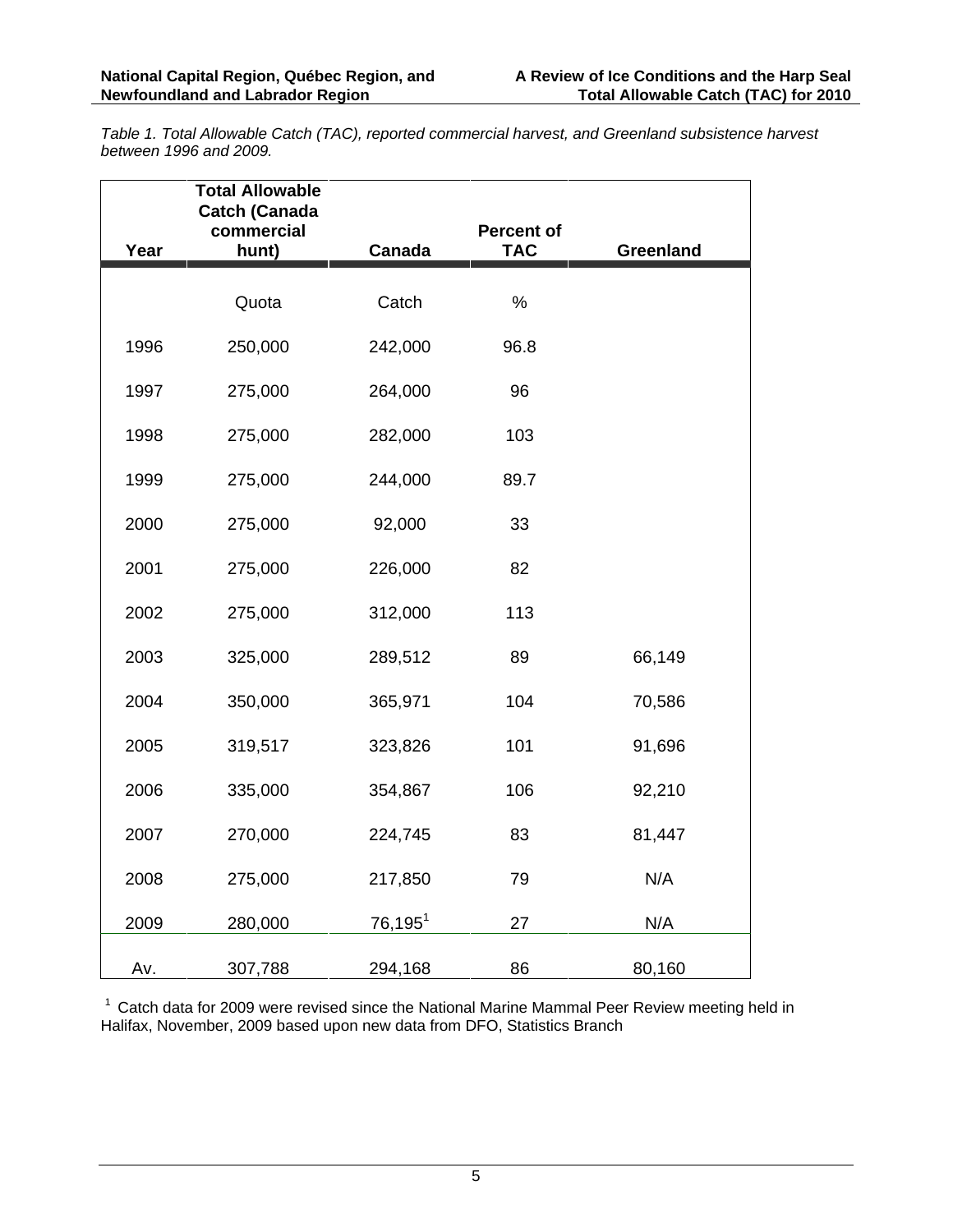*Table 2. Values for parameters modified for the simulation runs compared with values presented at the assessment.* 

| <b>Variable</b>                                                      | <b>Assessment value (Nov 2009)</b>                          | <b>Scenario value (March</b><br>2010)                                       |
|----------------------------------------------------------------------|-------------------------------------------------------------|-----------------------------------------------------------------------------|
| Implementation error- (error<br>associated with quota over-<br>runs) | Uniform distribution 1.0-1.1, with<br>a mean of 1.05        | Uniform distribution 1.0 to<br>1.2, with a mean of 1.1                      |
| Proportion of pups in the<br>Canadian commercial catch               | 97%                                                         | 95%                                                                         |
| Arctic catches                                                       | Uniform 999 to 1,001, with mean<br>of 1,000 animals         | Uniform 750-1,500, mean<br>of 1,125                                         |
| <b>Bycatch</b>                                                       | Uniform 10,599 to 10,601, with a<br>mean of 10,600          | Uniform 8,000 to 14,000<br>with a mean of 12,000                            |
| Greenland catch                                                      | Uniform 70,000-100,000, with<br>mean of 85,000              | Same as assessment                                                          |
| Ice Survival (1-mortality) in<br>2010. Young of year (YOY)           | Uniform distribution, with<br>$mean = 0.88$                 | 0.88 or 0.3 in 2010, then<br>0.88 for future years<br>depending on scenario |
| Ice Survival during all<br>projection years from 2011<br>onwards     | Sample from values<br>$(mean=0.88)$ $(1, 0.9, 0.8, 0.7, 1)$ | no change                                                                   |
| Reproductive rates in 2010<br>and future                             | Same as 2009                                                | No change or reduced by<br>3%, starting in 2010                             |
| Constant harvest during 20<br>vears                                  | 250,000, 275,000, or 300,000                                | 330,000                                                                     |

#### *Projections*

The base model assumed a harvest of 330,000 in all years beginning in 2010. The TAC was assumed to be taken in each year. In the model, natural mortality of YOY is set at 3 times the adult mortality rate. Although ice-related mortality  $(M_{ice})$  is a component of natural mortality, it is treated separately because it appears to be a sporadic event that occurs prior to the hunt. From 2011-2030, M<sub>ice</sub> was expected to be, on average, higher than normal in all projections with a mean of 12% (i.e. survival=88%)(Table 2). At the last assessment (November 2009:DFO 2009), data were presented indicating that there had been a decline in pregnancy rates of about 3% over the period 1999-2007 (Stenson et al. 2009). This follows a decade of greater decline. Therefore, a second run examined the impact on the population of an additional reduction in reproductive rates of 3%, beginning in 2010, with a constant harvest of 330,000. A third run examined the impact of a combination of a harvest of 330,000 animals and a very high mortality of young of the year animals occurring prior to the hunt. This mortality was assumed to be 70% of the animals born in 2010, then in subsequent years this ice related mortality dropped to an average of 12% (i.e. Survival=0.88). In the final run, the impact of a harvest of 330,000 animals, a 3% reduction in reproductive rates and a high mortality of 70% of the young of the year in 2010, followed by an average ice mortality of 12% (i.e., Survival=0.88) from 2011 and all subsequent years was examined.

Under the base scenario, with a harvest of 330,000, pup production peaks at 1.1 million animals in 2009, then shows little change until 2014 before increasing again, with a continuous increase in pup production until the end of the projection period in 2030 (Fig. 2). The little change in pup production reflects lagged effects of the high harvests during the 2001-2005 period when an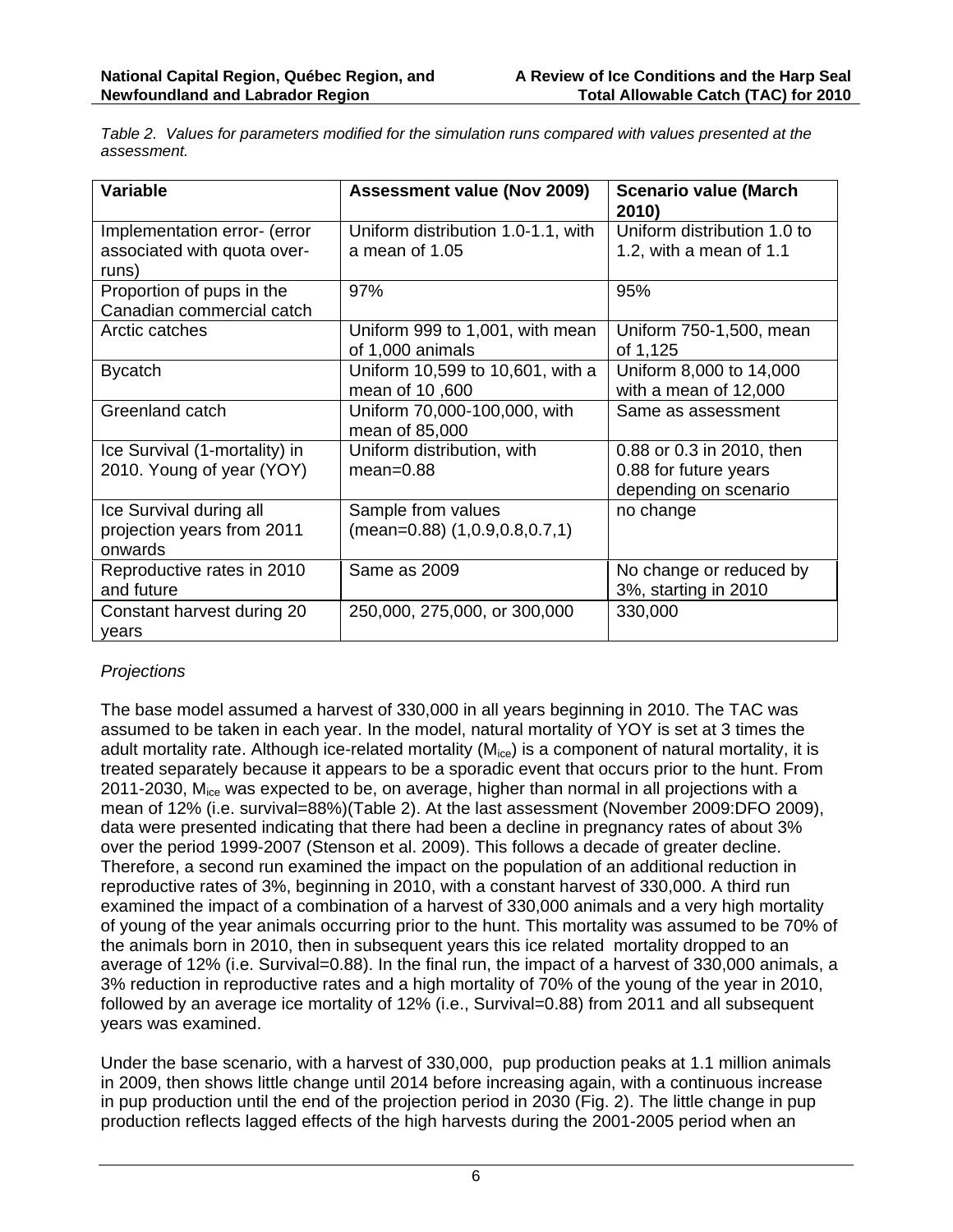average of 303,000 animals was removed during the commercial hunt in each year (Table 1). The total population shows a period of little growth, from 2005 until 2009, with the population remaining around 6.5 to 6.9 million animals between 2005 and 2009, then begins to increases markedly in 2010 reflecting the decline in harvest levels from 2006 through 2009. From 2010 on, the population continues to increase (Fig. 3).



*Figure 2. Predicted pup production (mean ±95% C.I.) of Northwest Atlantic harp seals, assuming a Canadian commercial harvest of 330,000 per year starting in 2010 and average ice-related mortality of young animals of 12% (range 0-30%), (SAR 2009).* 



*Figure 3. Predicted total population size (mean ±95% C.I.) (solid ±dotted lines) and L20 (solid line with crosses) of Northwest Atlantic harp seals, assuming a Canadian commercial harvest of 330,000 per year starting in 2010 and average ice-related mortality of young animals of 12% (range 0-30%), (SAR 2009).* 

#### *Reduce Reproductive Rates*

We examined the impact of a knife edge decline in reproductive rates beginning in 2010, and an annual harvest of 330,000, and average 12% ice-related mortality over the next 20 years (Fig. 4, 5). This reduction in reproductive rates had a slight impact on the rate of population growth compared to the initial base scenario. Pup production showed little change initially, but increased to 1.48 million by the end of the projection period. Total population size also increased but at a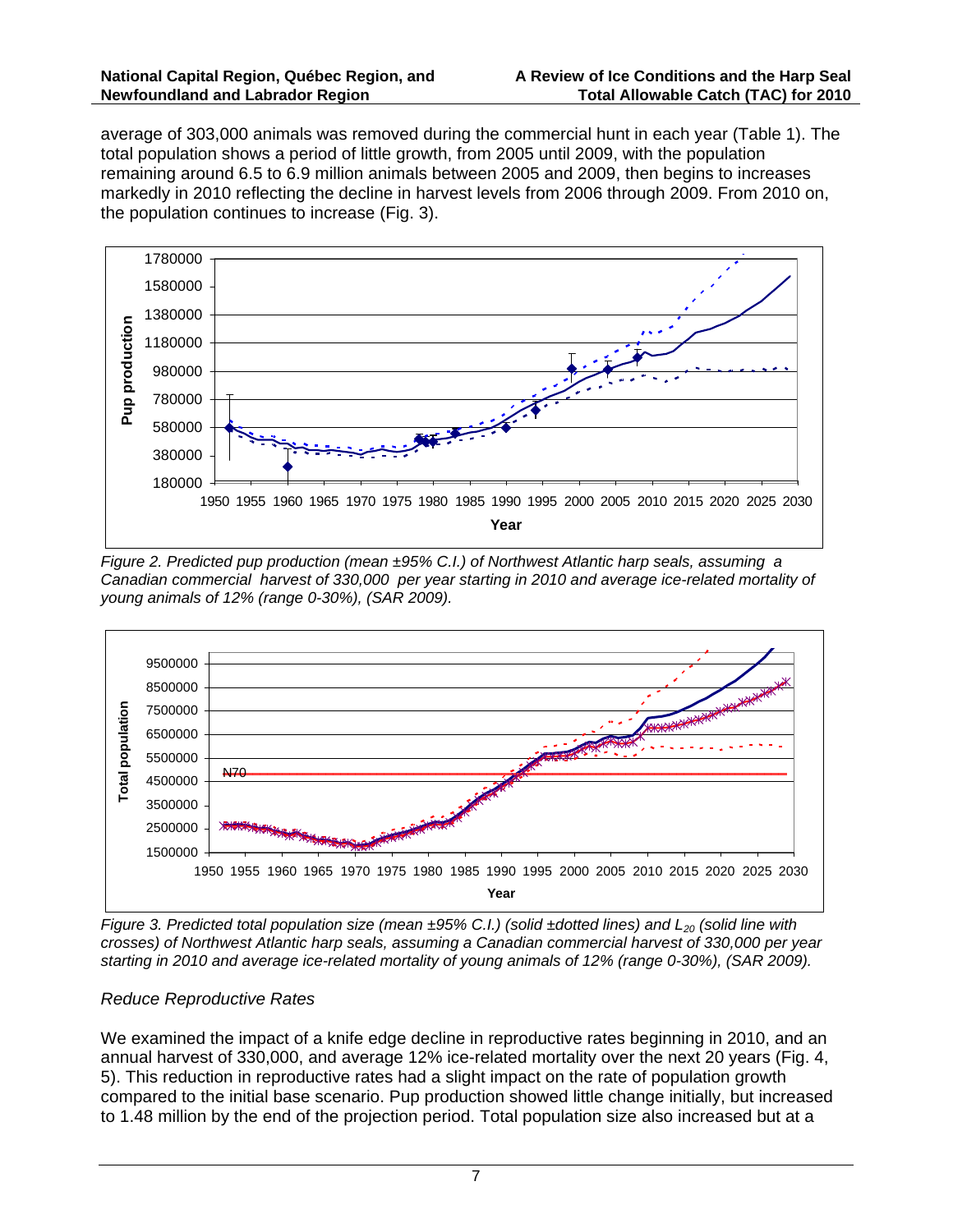slower rate than the base run, increasing to approximately 9.5 million animals by the end of the simulation. Under this scenario,  $L_{20}$  also showed an increasing trend throughout the projection period (Fig. 3).



*Figure 4. Predicted change in pup production (mean ± 95% C.I.) of Northwest Atlantic harp seals, assuming a Canadian commercial harvest of 330,000 per year starting in 2010, a 3 % reduction in reproductive rates as observed between 1997 and 2007, and an average ice-related mortality of young animals of 12%.* 



*Figure 5. Predicted change in total population size (mean ±95% C.I.) and L<sub>20</sub> (solid line with crosses) of Northwest Atlantic harp seals, assuming a Canadian commercial harvest of 330,000 per year starting in 2010, an average ice-related mortality of young animals of 12% and a 3 % reduction in reproductive rates as observed between 1997 and 2007.* 

#### *Increased Ice Related Mortality in 2010*

The scenario with an annual harvest beginning in 2010 of 330,000 animals, combined with an extremely high ice-related mortality among YOY of 70% in 2010 applied across the whole herd, then averaging 12% starting in 2011 and every year thereafter was examined (Fig. 6,7). The initial high mortality in 2010 had a greater impact on pup production and total population size, than did the 3% decline in reproductive rates. Pup production in 2010 would be expected to be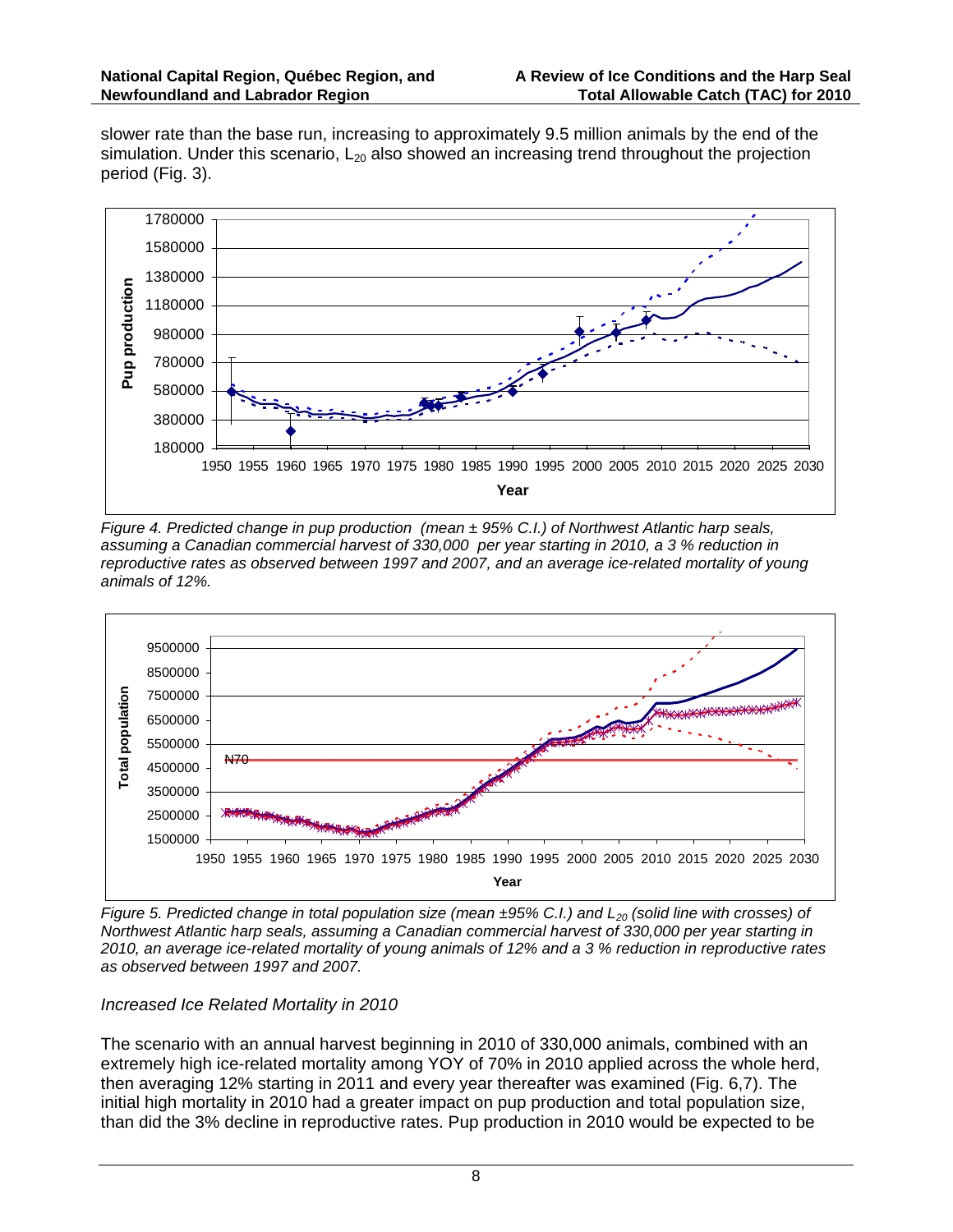about 1.09 million animals. A 70% mortality would result in only 327,300 animals being available to harvesters. If harvesters removed 330,000 animals, of which 95% would be young of the year, then only 13,800 animals would be left. In spite of almost total mortality/removal of the 2010 cohort, pup production would continue to increase reaching 1.3 million animals by the end of the projection period. Total population size would also increase to 8.2 million animals by 2030.  $L_{20}$ shows a very slight decline from 6.8 million animals in 2010 to about 6.0 million animals by 2030 (Fig. 7).



*Figure 6. Changes in predicted pup production assuming a Canadian commercial harvest of 330,000 animals, per year starting in 2010, an ice -related mortality of 70% in 2010, and an average of 12% in each year thereafter.* 



*Figure 7. Changes in predicted total population size assuming a Canadian commercial harvest of 330,000 animals, per year starting in 2010, an ice-related mortality of 70% in 2010, and an average of 12% in each year thereafter.* 

Under a scenario with increased ice related mortality of 70% in 2010, followed by an average mortality of 12% in subsequent years, and a 3% decline in reproductive rates starting in 2010, both pup production and total population size are both likely to continue increasing, but at much lower rates than observed in previous scenarios. Pup production would only increase slightly to 1.3 million animals by 2030, while total population size would increase to nearly 8.2 million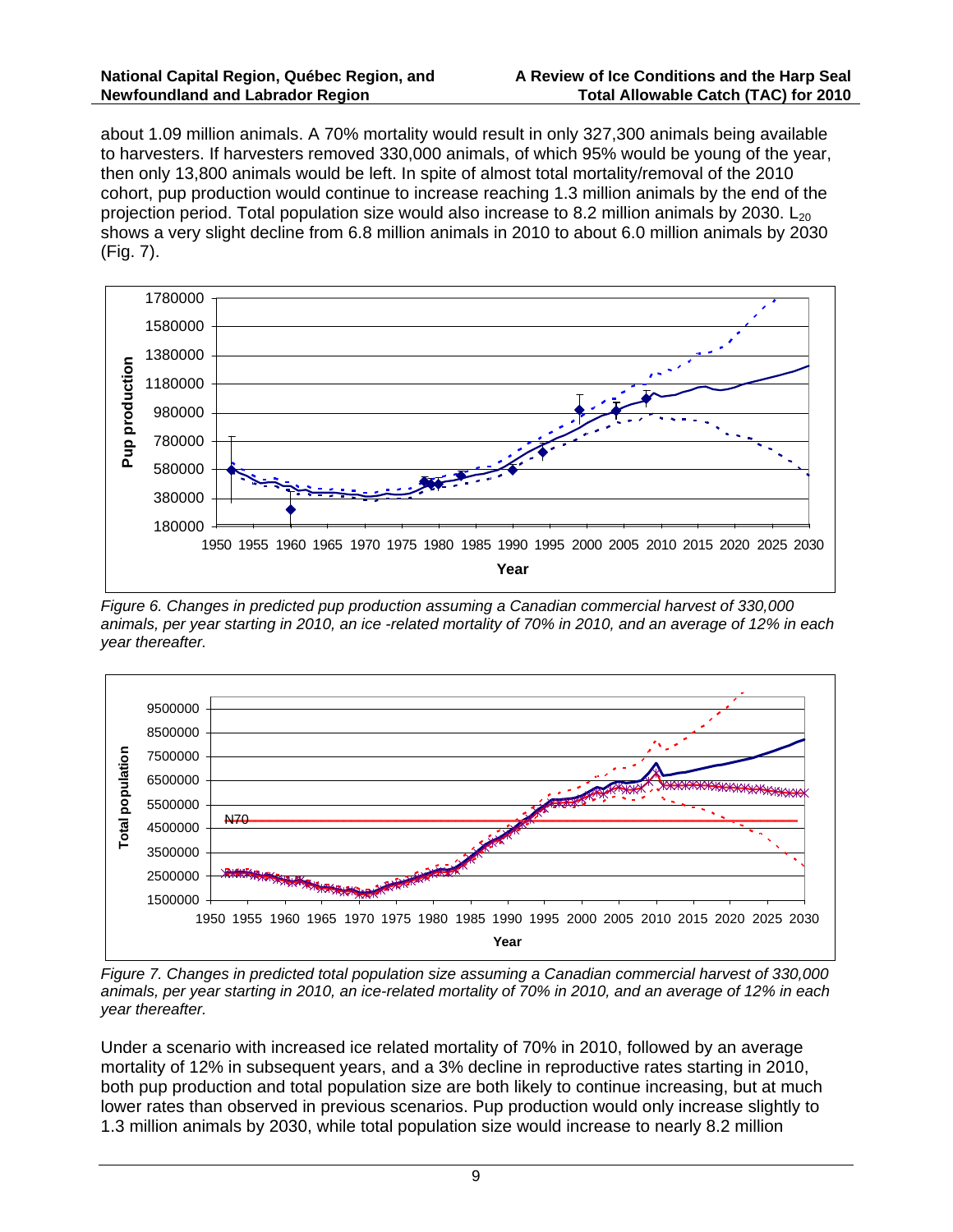animals by 2030. L<sub>20</sub> declines from 6.8 million animals in 2010 to about 5.8 million animals by 2030, but remains well above the precautionary level of 4.8 million animals (Fig. 9).



*Figure 8. Changes in predicted pup production (mean + 95% C.I.) assuming a Canadian commercial harvest of 330,000 animals, per year starting in 2010, an ice -related mortality of 70% in 2010, and an average of 12% in each year thereafter and a reduction in reproductive rates of 3% beginning in 2010.* 



*Figure 9. Changes in predicted total population size assuming a Canadian commercial harvest of 330,000 animals, per year starting in 2010, an ice -related mortality of 70% in 2010, and an average of 12% in each year thereafter and a reduction in reproductive rates of 3% beginning in 2010. Mean, C.I. and L20 lines shown as in previous graphs.* 

As the model projects changes in the population into the future there is an increase in the uncertainty associated with the model predictions. This is reflected by the increasing differences in the spread between the mean and the  $L_{20}$  lines. However, it is anticipated that over the next 15 years, that there will likely be 3-5 additional surveys, depending on whether surveys are flown every 4-5 years. This will allow verification of the model predictions and reduce the uncertainty associated with our estimates of the population.

In this analysis it was assumed that the TAC would remain constant at 330,000 and would be taken in full in each year. Assuming that the current phase of the hunt began in 1996 with the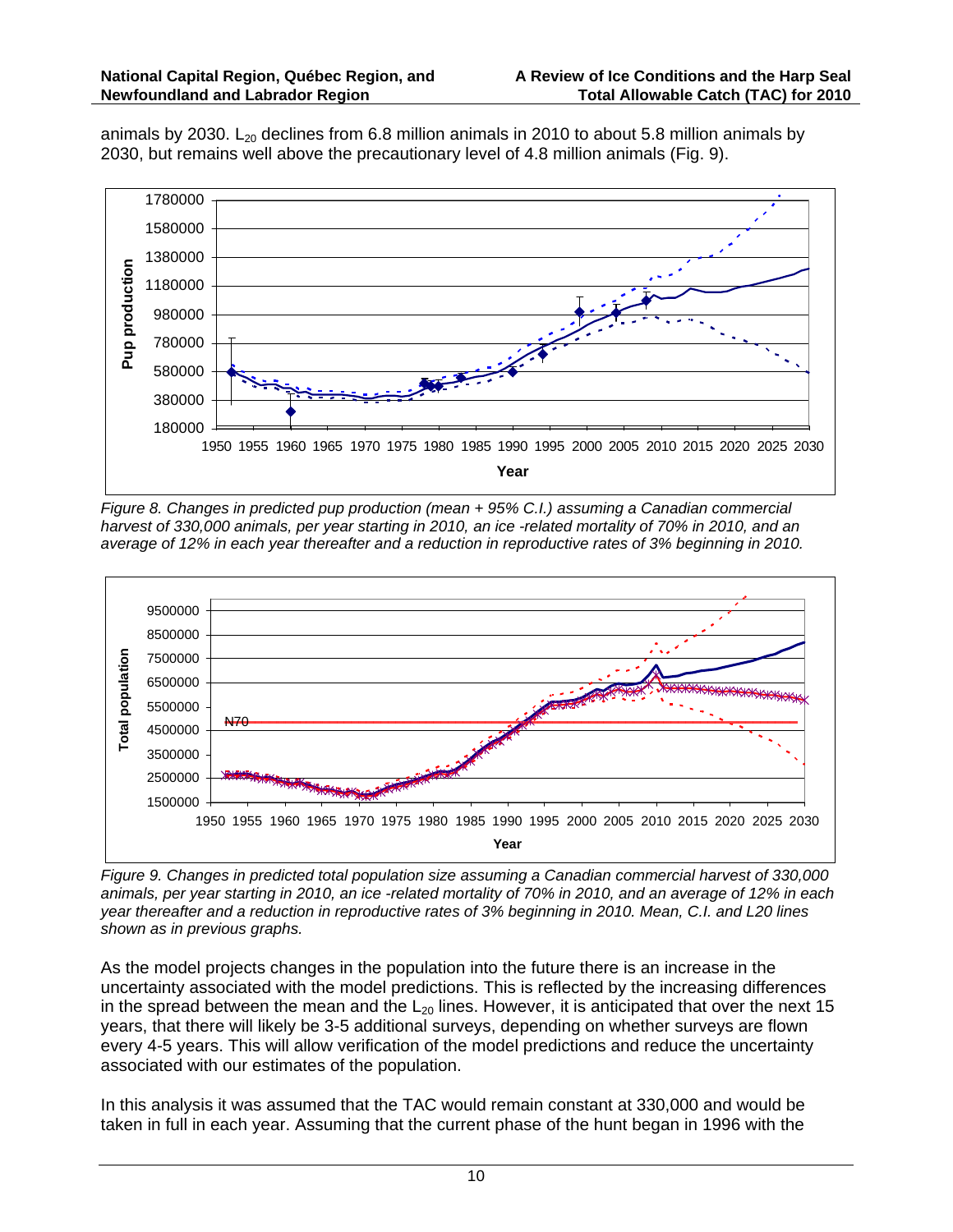expansion in markets, annual harvests have averaged about 86% of the TAC since 1996. In some years (5/14), TAC over-runs have occurred (1-13%). Given current market conditions and observations of past hunt conditions, the probability of the TAC being attained or exceeded is very low. Nonetheless, the projections have incorporated an average TAC over-run of 10% (ie implementation error: range 0-20%), which contributes to the uncertainty associated with the predicted trajectory of the populations.

#### **Conclusions**

One of the primary considerations in the development of the Objective Based Fisheries Management (OBFM) approach to the management of Atlantic seals was to take into account our uncertainty about the population and to maintain some buffer in the event of unusual or unexpected events. Use of the  $L_{20}$  is predicated upon the idea that on 8 out of 10 occasions the population is actually higher than the stated level, or conversely, the population would only be lower than L20 levels on 2 out of 10 occasions. As predictions are made further into the future, our uncertainty increases and this is captured by the increasing divergence between the mean and the L20 population levels. This characteristic reflects the fact that attempting to predict the impacts of different TAC levels on a population becomes increasingly uncertain as the number of years since the last assessment increase will become increasingly uncertain. This is particularly true for harp seals because the fishery removes primarily juveniles. This removal will not be reflected in the pup production until 5 years later when these animals mature and begin producing pups themselves. Because the assessment relies on pup counts which are only flown every 4-5 years, there could be an additional delay in detecting any changes in the population. The amount of delay in detecting a change because of these two factors is uncertain, but would be at least 10 years and possibly more, depending on when the assessment is completed and the precision of the estimate.

In 2010, pupping is expected to begin in the Gulf of St. Lawrence by the last week of February and at the Front about one to two weeks later. Currently ice conditions are very poor, and there is a high likelihood of increased mortality among young of the year. This mortality is expected to occur prior to the start of hunting in late March (Gulf) or in April (Front). Even under a scenario where this mortality would be as high as 70% of the YOY in 2010 and higher than normal in subsequent years, and that there is a decline in age-specific reproductive rates as was observed between 2000 and 2007, a harvest of 330,000 is unlikely to lead to a decline in the population. Although  $L_{20}$  is observed to decline it remains above the precautionary threshold of 4.8 million animals over the next 20 years. Continued monitoring of pup production and reproductive rates is critical to determine how this population responds to harvests and changing environmental conditions.

We have tried to formulate a pessimistic scenario to evaluate the impacts of poor ice conditions of the Northwest Atlantic harp seal population. Although we have assumed that mortality of YOY will be extensive in 2010, it is possible that not all of these animals pupped on unsuitable ice and instead a larger proportion might find better ice further north along the Labrador coast. We also assumed that reproductive rates would decline, although this may not be the case, particularly if mortality is in fact higher than expected. Finally, we have assumed that the TAC would be taken in full. However, history has shown that in many years, the TAC has not been taken in full, and given current market conditions and the difficulties in finding concentrations of animals in some areas, there is unlikely to be a high harvest in 2010. Although it appears that the extremely poor ice conditions observed in 2010 will not have a serious impact on the harp seal population, several years of poor conditions are more likely to have a longer term effect on harp seal abundance or distribution in Atlantic Canada.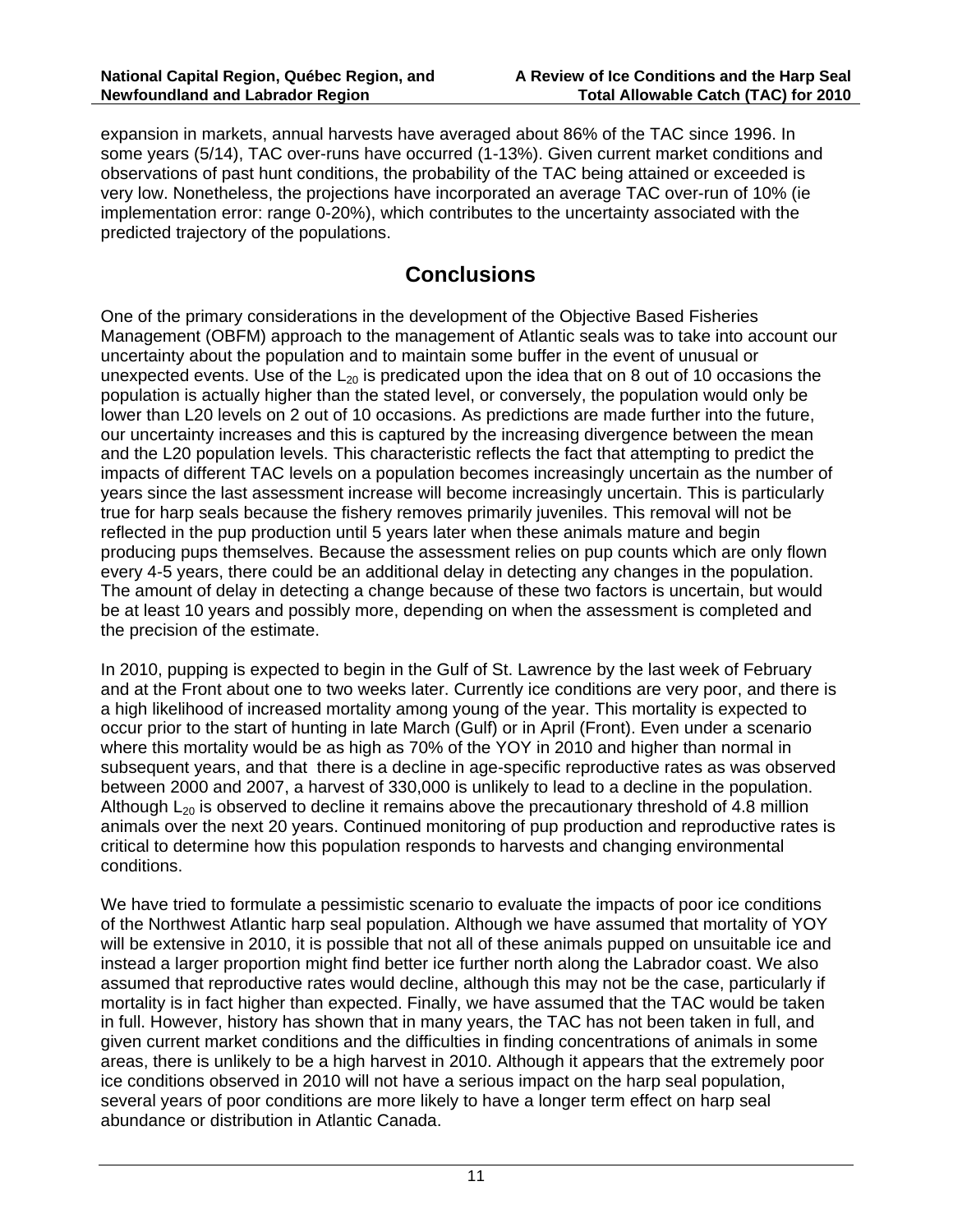#### **Contributors**

#### **Participant Affiliation**

Garry Stenson (co-author) DFO, Science, Newfoundland Region

Christine Abraham DFO, Science, National Capital Region Don Bowen (Chair) DFO, Science, Maritimes Region Thomas Doniol-Valcroze DFO, Science, Quebec Region Steve Ferguson **DFO, Science, Central and Arctic Region** Jean-Francois Gosselin DFO, Science, Quebec Region Mike Hammill (co-author) DFO, Science, Quebec Region Michael Kingsley Greenland Institute of Natural Resources, Nuuk, Greenland Jack Lawson DFO, Science, Newfoundland Region Veronique Lesage DFO, Science, Quebec Region Peter Olesiuk DFO, Science, Pacific Region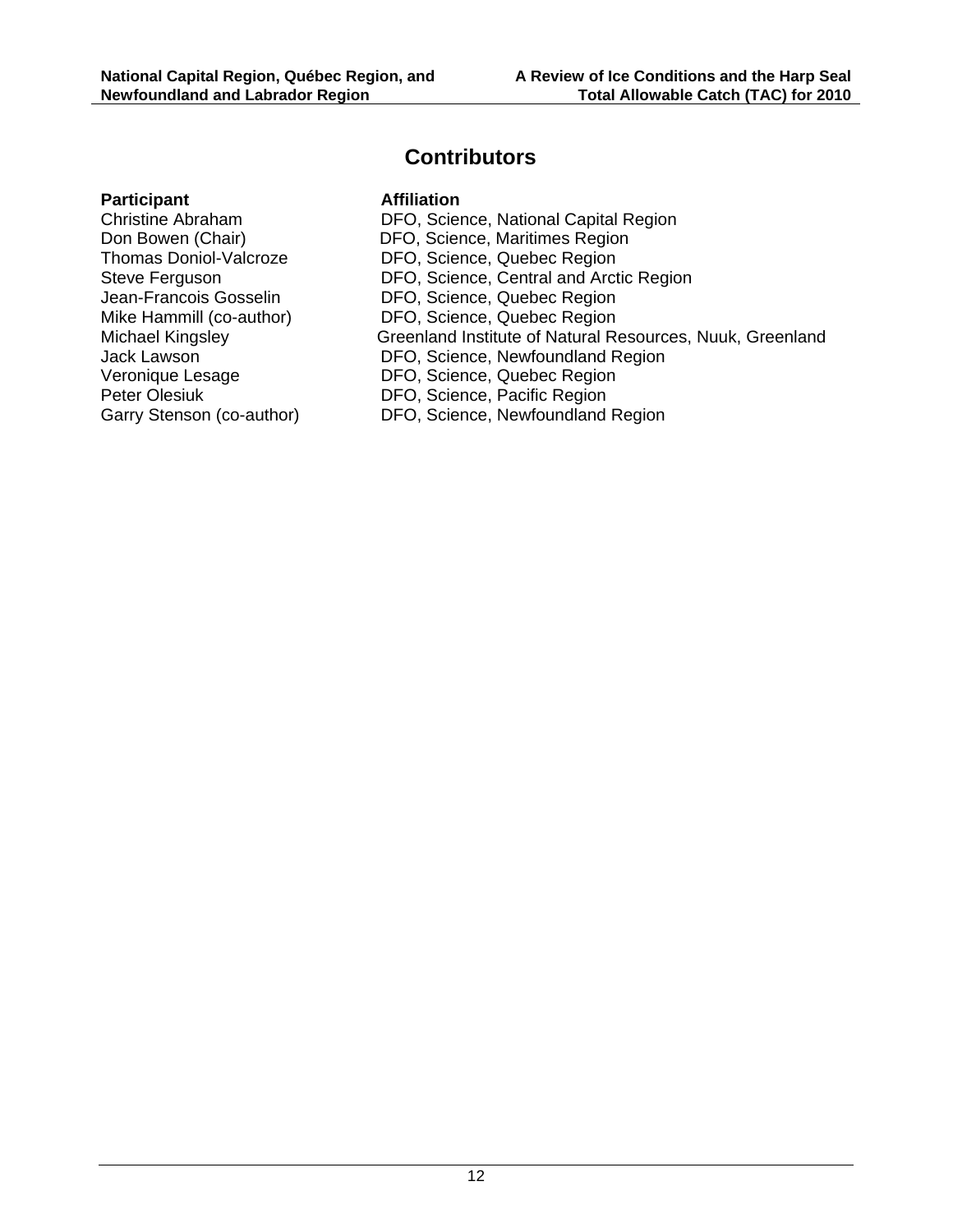## **Approved by**

Don Bowen (chair for Science Special Response Process [SSRP] meeting), Research Scientist, Population Ecology Division, Maritimes Region (March 2010)

Jean Landry, Acting Director, Fisheries Population Science (March 2010)

Barry McCallum, Regional Director, Science, Newfoundland Region (April 2010)

Ariane Plourde, Regional Director, Science, Québec Region (April 2010)

## **Sources of information**

- DFO. 2003. Overview of the Atlantic Seal Hunt 2003 2005. Fisheries and Oceans Canada, Fisheries Management, Ottawa, Ontario, Canada. Available at: http://www.dfompo.gc.ca/fm-gp/seal-phoque/reports-rapports/mgtplan-plangest2003/mgtplanplangest2003-eng.htm
- DFO. 2006. Overview of the Atlantic Seal Hunt 2006 2010. Fisheries and Oceans Canada. Fisheries Management, Ottawa Ontario, Canada. Available at: http://www.dfompo.gc.ca/fm-gp/seal-phoque/reports-rapports/mgtplan-plangest0610/mgtplanplangest0610-eng.htm
- DFO. 2009. Current Status of Northwest Atlantic Harp Seals, *Pagophilus groenlandicus*. DFO Can. Sci. Advis. Sec. Sci. Advis. Rep. 2009/074. Available at: http://www.dfompo.gc.ca/CSAS/Csas/Publications/SAR-AS/2009/2009\_074\_e.htm
- Hammill, M.O. and G.B. Stenson. 2007. Application of the Precautionary Approach and Conservation Reference Points to the management of Atlantic seals. ICES J. Mar. Sci., 64: 702–706.
- Hammill, M.O. and G, B, Stenson. 2010. Abundance of Northwest Atlantic harp seals (1952- 2010) DFO Can. Sci. Advis. Sec. Res. Doc. 2009/114. iv + 12p. Available at: http://www.dfo-mpo.gc.ca/CSAS/Csas/Publications/ResDocs-DocRech/2009/2009\_114\_e.htm
- Hammill, M. O., and Stenson, G. B. 2010. A preliminary evaluation of the performance of the Canadian management approach for harp seals using simulation studies. DFO Can. Sci. Advis. Sec. Res. Doc. 2009/093. iv + 53 p.

Sergeant, D.E. 1991. Harp seals, man and ice. Can. Spec. Publ. Fish. Aquat. Sci. 114: 153 pp.

- Stenson, G.B., Hammill, M.O. and Healey, B. 2010. Reproductive rates of Northwest Atlantic harp seals, 1954-2007. DFO Can. Sci. Advis. Sec. Res. Doc. 2009/113.
- Stenson, G.B. 2010. Total Removals of Northwest Atlantic Harp Seals (*Pagophilus groenlandicus*) 1952-2009. DFO Can. Sci. Advis. Sec. Res. Doc 2009/112. Available at: http://www.dfo-mpo.gc.ca/CSAS/Csas/Publications/ResDocs-DocRech/2009/2009\_112\_e.htm